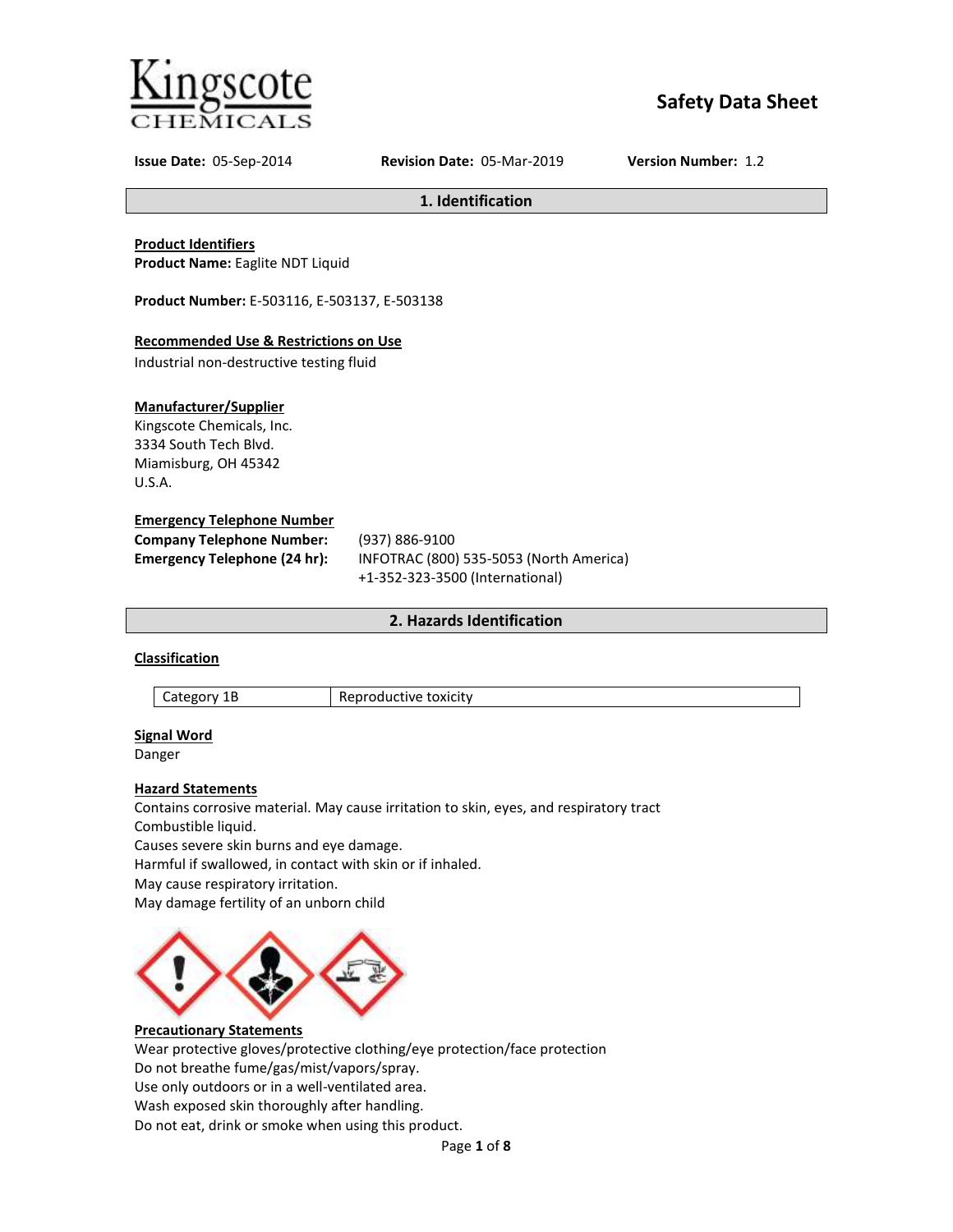Do not handle until all safety precautions have been read and understood Use personal protective equipment as required If exposed or concerned: get medical advice/attention Store locked up Dispose of contents/container to an approved wasted disposal plant

## **Hazard Not Otherwise Classified (HNOC)**

Breathing vapors and mists may cause damage to the respiratory tract.

# **3. Composition/Information on Ingredients**

| <b>Chemical Name</b> | CAS #          | Weight % |
|----------------------|----------------|----------|
| Triethanolamine      | $102 - 71 - 6$ | 5 - 10   |
| 2-aminoethanol (MEA) | 141-43-5       |          |

*\*If Chemical Name/CAS # is "proprietary" and/or Weight % is listed as a range, the specific chemical identity and/or percentage of composition has been withheld as a trade secret.*

## **4. First-Aid Measures**

#### **First-Aid Measures**

| <b>General Advice</b>                                                             | If exposed or concerned: Get medical advice/attention                                                                                                 |  |  |
|-----------------------------------------------------------------------------------|-------------------------------------------------------------------------------------------------------------------------------------------------------|--|--|
| <b>Eye Contact</b>                                                                | Rinse immediately with plenty of water, also under the eyelids, for at least<br>15 minutes. If eye irritation persists: Get medical advice/attention. |  |  |
| <b>Skin Contact</b>                                                               | Wash thoroughly with plenty of soap and water. If skin irritation occurs:<br>Get medical advice/attention.                                            |  |  |
| <b>Inhalation</b>                                                                 | Remove to fresh air. If breathing is difficult, administer oxygen; seek<br>medical attention immediately.                                             |  |  |
| Ingestion                                                                         | Rinse mouth. DO NOT induce vomiting without medical advice. Get medical<br>attention.                                                                 |  |  |
| <b>Most Important Symptoms and Effects</b>                                        |                                                                                                                                                       |  |  |
| <b>Symptoms</b>                                                                   | May be irritating to skin and eyes. May be irritating to the mouth, throat,<br>and stomach. May be irritating to respiratory tract.                   |  |  |
| <b>Indication of Any Immediate Medical Attention and Special Treatment Needed</b> |                                                                                                                                                       |  |  |

**Notes to Physician** Treat symptomatically.

# **5. Fire-Fighting Measures**

**Suitable Extinguishing Media** Foam or dry chemical.

**Unsuitable Extinguishing Media** Not determined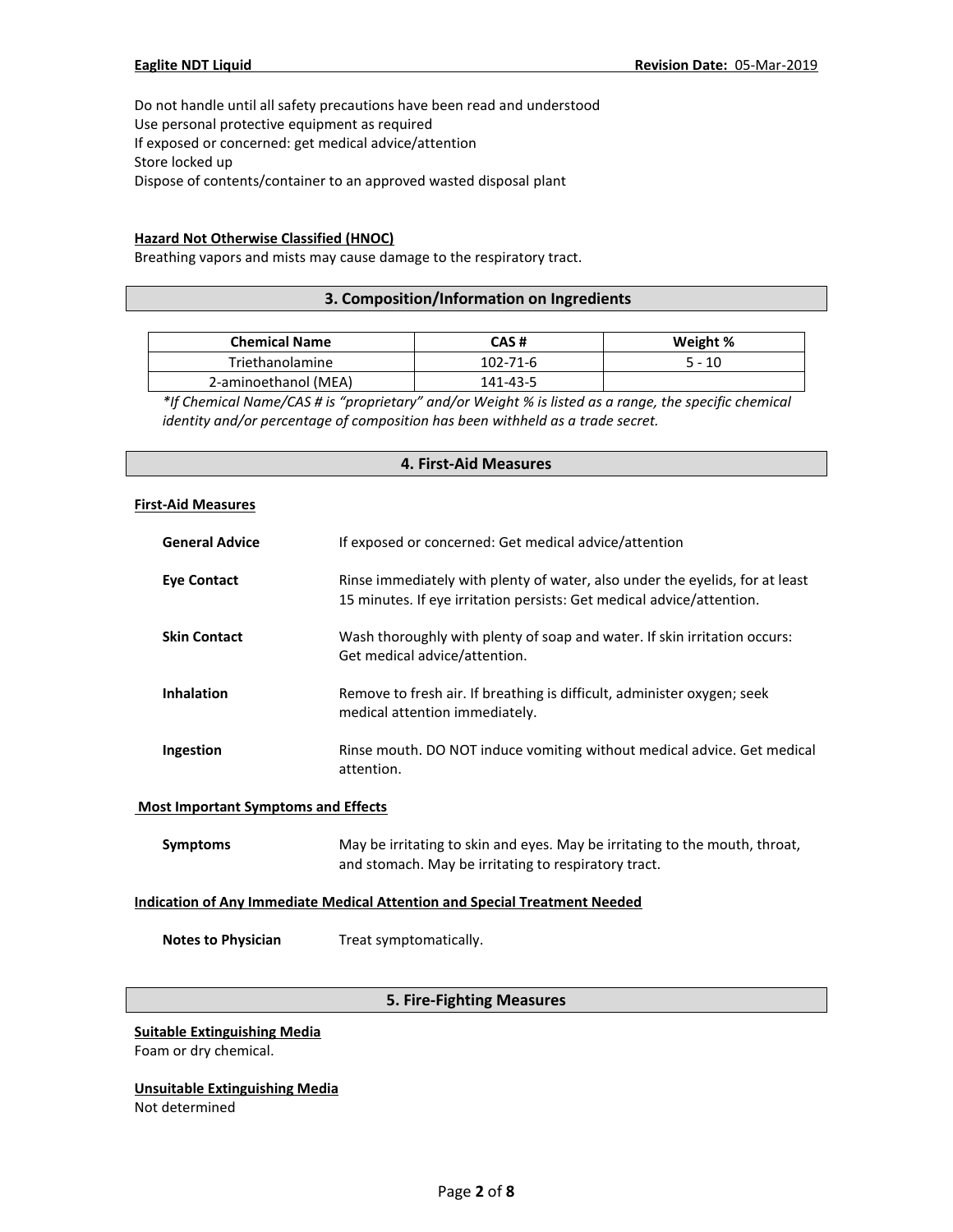#### **Specific Hazards Arising from the Chemical**

Corrosive and combustible liquid. Product can burn if heated (Flash point = 86 - 94°C (186 - 201°F)).

Can form explosive mixtures with air at, or above, 86° C. Hazardous decomposition may occur above 200°C. During a fire, smoke may contain vaporized MEA in addition to unidentified toxic and/or irritating compounds.

Combustion products may include toxic nitrogen oxide, hydrogen cyanide, formaldehyde carbon monoxide, carbon dioxide and ammonia gases. Vapor is heavier than air and can accumulate in confined spaces and low areas.

#### **Protective Equipment and Precautions for Firefighters**

Evacuate the area and fight fire from a safe distance or a protected location. Thermal decomposition products such as nitrogen oxides and hydrogen cyanide are hazardous to health.

Wear self-contained breathing apparatus pressure-demand, MSHA/NIOSH (approved or equivalent) and full protective gear.

#### **Personal Precautions, Protective Equipment and Emergency Procedures**

| <b>Personal Precautions</b>      | Isolate the area; keep all unprotected people away from the spill area.<br>Use personal protective equipment as required. |
|----------------------------------|---------------------------------------------------------------------------------------------------------------------------|
| <b>Environmental Precautions</b> | Prevent from entering into soil, ditches, sewers, waterways and/or<br>groundwater. See Section 12 and Section 13.         |

#### **Methods and Material for Containment and Cleaning Up**

| <b>Methods for Containment</b> | Prevent further leakage or spillage if safe to do so.                                                        |
|--------------------------------|--------------------------------------------------------------------------------------------------------------|
| <b>Methods for Cleaning Up</b> | Contain and collect with an inert absorbent and place into an<br>appropriate labeled container for disposal. |

#### **7. Handling and Storage**

#### **Precautions for Safe Handling**

**Advice on Safe Handling** Handle in accordance with good industrial hygiene and safety practices. Use personal protection recommended in Section 8. Avoid contact with skin, eyes, or clothing. Wash face, hands, and any exposed skin thoroughly after handling. Obtain special instructions before use. Do not handle until all safety precautions have been read and understood.

#### **Conditions for Safe Storage, Including Incompatibilities**

| <b>Storage Conditions</b>     | Keep container tightly closed and store in a cool, dry, and well-<br>ventilated area. Store locked up. Do not store with strong acids and/or<br>strong oxidants. |
|-------------------------------|------------------------------------------------------------------------------------------------------------------------------------------------------------------|
| <b>Incompatible Materials</b> | None known based on information supplied.                                                                                                                        |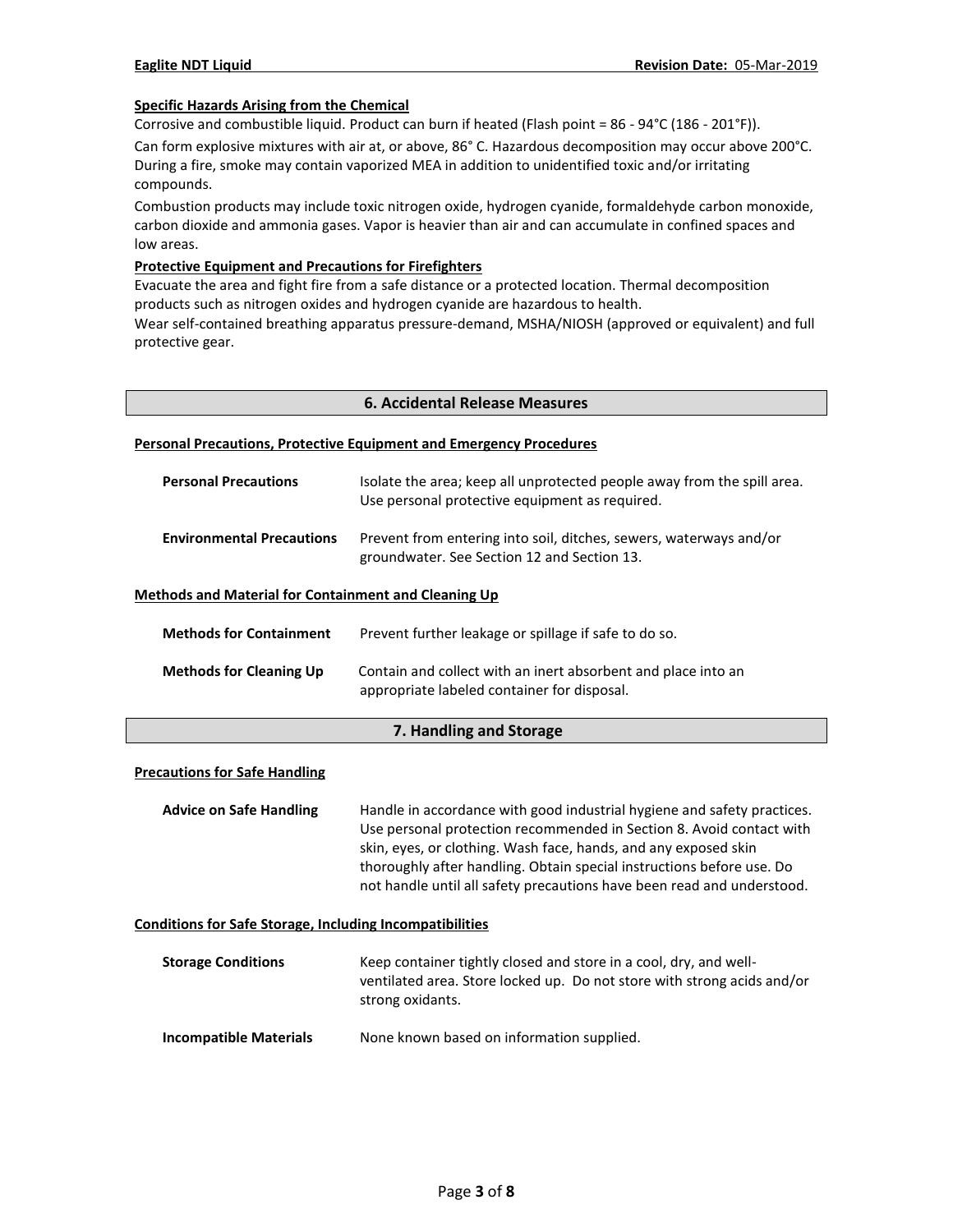# **8. Exposure Controls / Personal Protection**

### **Exposure Guidelines**

| <b>Chemical Name</b> | <b>ACGIH TLV</b>                            | <b>OSHA PEL</b>   | <b>NIOSH IDLH</b> |
|----------------------|---------------------------------------------|-------------------|-------------------|
| Triethanolamine      | TWA: 5 mg/m <sup>3</sup>                    |                   |                   |
| 102-71-6             |                                             |                   |                   |
| <b>Boric Acid</b>    | TWA: 2 mg/m <sup>3</sup> inhalable fraction |                   |                   |
| 10043-35-3           |                                             |                   |                   |
| Monoethanolamine     | TWA: $8-hr.$ , $3 ppm$                      | TWA: 8-hr., 3     |                   |
| 141-43-5             |                                             | mg/m <sup>3</sup> |                   |

# **Engineering Controls**

Ensure adequate ventilation, especially in confined areas. Eyewash stations. Showers.

# **Individual Protection Measures, Such as Personal Protective Equipment:**

| <b>Eve/Face Protection</b>        | Wear eye/face protection.                                               |
|-----------------------------------|-------------------------------------------------------------------------|
| <b>Skin &amp; Body Protection</b> | Wear protective gloves and protective clothing.                         |
| <b>Respiratory Protection</b>     | Ensure adequate ventilation, especially in confined areas.              |
| <b>Hygiene Measures</b>           | Handle in accordance with good industrial hygiene and safety practices. |

## **9. Physical and Chemical Properties**

#### **Information on Basic Physical and Chemical Properties**

| <b>Physical State</b>            | Liquid                    | Odor                  | <b>Bland</b>   |
|----------------------------------|---------------------------|-----------------------|----------------|
| Appearance                       | Green-yellow liquid       | <b>Odor Threshold</b> | Not determined |
| Color                            | Green-yellow              |                       |                |
| <b>Property</b>                  | <b>Values</b>             |                       |                |
| рH                               | $7.5 - 8.5$               |                       |                |
| <b>Melting/Freezing Point</b>    | $^{\sim}$ 32 $^{\circ}$ F |                       |                |
| <b>Boiling Point/Range</b>       | $^{\circ}219^{\circ}$ F   |                       |                |
| <b>Flash Point</b>               | Not applicable            |                       |                |
| <b>Evaporation Rate</b>          | Not applicable            |                       |                |
| Flammability (solid, gas)        | Liquid - not applicable   |                       |                |
| <b>Upper Flammability Limits</b> | Not applicable            |                       |                |
| <b>Lower Flammability Limits</b> | Not applicable            |                       |                |
| <b>Vapor Pressure</b>            | Not applicable            |                       |                |
| <b>Vapor Density</b>             | Not applicable            |                       |                |
| <b>Relative Density</b>          | Not applicable            |                       |                |
| <b>Specific Gravity</b>          | 1.04                      |                       |                |
| Solubility                       | Highly soluble in water   |                       |                |
| <b>Partition Coefficient</b>     | Not determined            |                       |                |
| <b>Auto-ignition Temperature</b> | Not determined            |                       |                |
| <b>Decomposition Temperature</b> | Not determined            |                       |                |
| <b>Viscosity</b>                 | Not determined            |                       |                |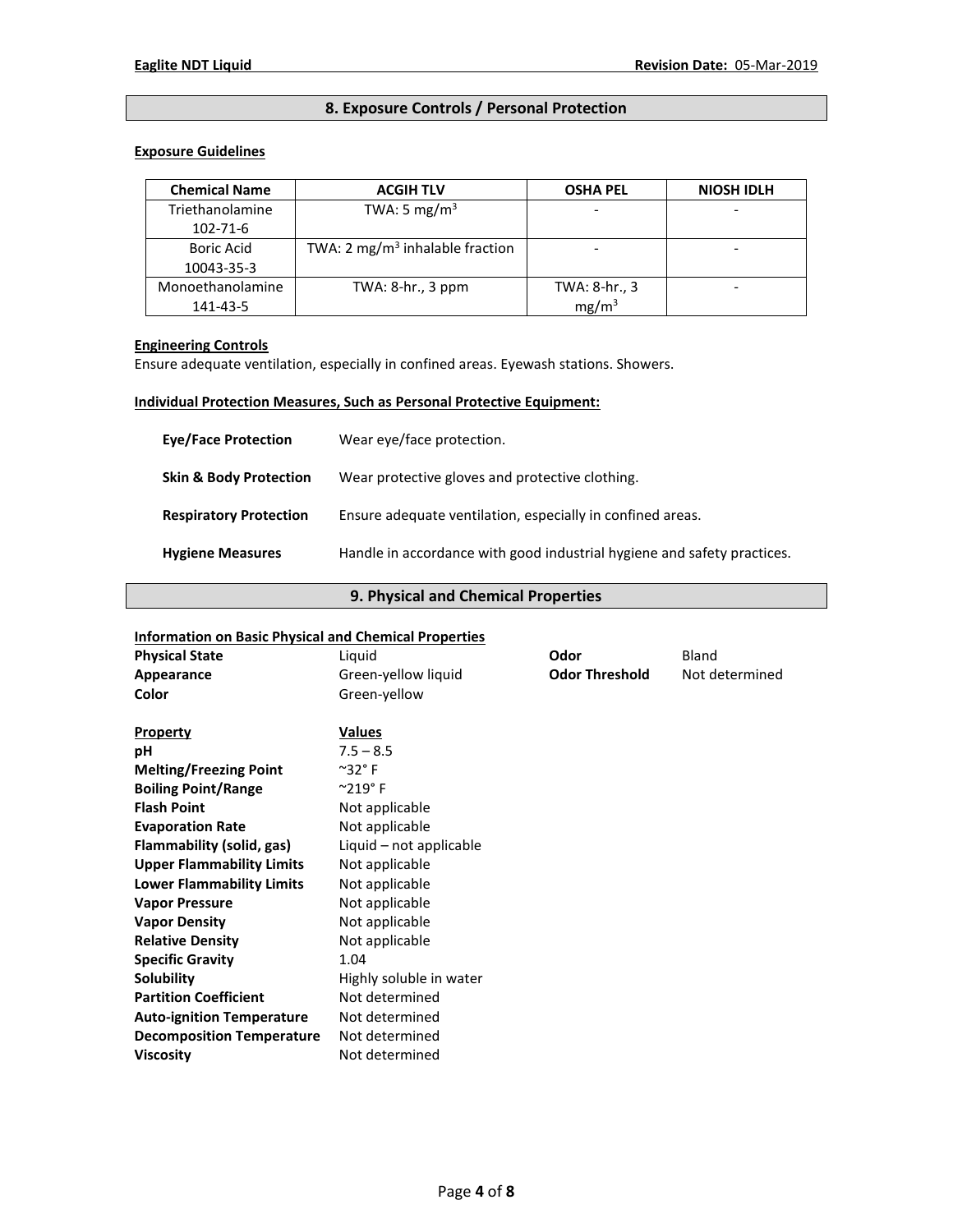# **10. Stability and Reactivity**

#### **Reactivity**

Not reactive under normal conditions.

# **Chemical Stability**

Stable under recommended storage conditions.

#### **Possibility of Hazardous Reactions**

None under normal processing.

#### **Conditions to Avoid**

Keep out of reach of children.

#### **Incompatible Materials**

None known based on information supplied.

#### **Hazardous Decomposition Products**

Decomposition products may include nitrogen oxides, ammonia, irritating aldehydes and ketones.

## **11: Toxicological Information**

#### **Information on Likely Routes of Exposure**

| <b>Inhalation</b>   | Avoid breathing vapors or mists. |  |
|---------------------|----------------------------------|--|
| Ingestion           | Do not ingest.                   |  |
| <b>Skin Contact</b> | Avoid contact with skin.         |  |
| <b>Eye Contact</b>  | Avoid contact with eyes.         |  |

# **Delayed, Immediate, and Chronic Effects from Short- and Long-Term Exposure**

May damage fertility or the unborn child.

# **Numerical Measures of Toxicity**

| <b>Chemical Name</b> | Oral LD50            | <b>Dermal LD50</b>      | <b>Inhalation LC50</b> |
|----------------------|----------------------|-------------------------|------------------------|
| Triethanolamine      | $= 4190$ mg/kg (rat) | $>$ 2000 mg/kg (rabbit) |                        |
| 102-71-6             |                      |                         |                        |
| Boric Acid           | $=$ 2660 mg/kg (rat) | $>$ 2000 mg/kg (rabbit) | $> 0.16$ mg/L (rat)    |
| 10043-35-3           |                      |                         |                        |
| Diethanolamine       | $= 680$ (rabbit)     | $= 8180$ (rabbit)       |                        |
| (DEA)                |                      |                         |                        |
| Monoethanolamine     | $=1720$ mg/kg (rat)  | $= 1000$ mg/kg (rabbit) |                        |
| 141-43-5             |                      |                         |                        |

## **Symptoms Associated with Exposure**

See Section 4 of this SDS for symptoms.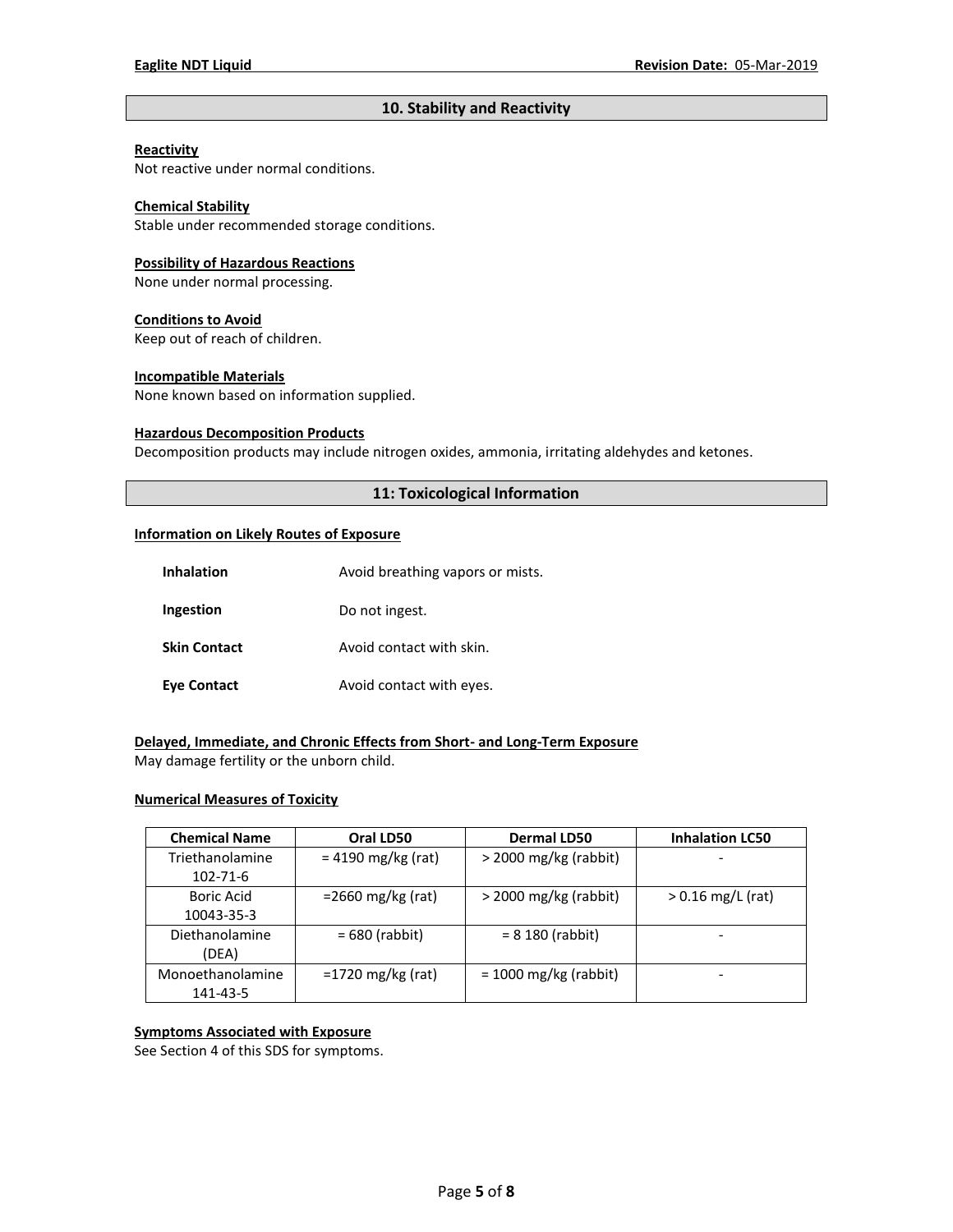### **Carcinogenicity**

| <b>NTP</b>  | None |
|-------------|------|
| <b>IARC</b> | None |
| <b>OSHA</b> | None |

# **12. Ecological Information**

## **Ecotoxicity**

This product is not classified as environmentally hazardous. However, this does not exclude the possibility that large or frequent spills can have a harmful or damaging effect on the environment.

# **Component Information**

| <b>Chemical Name</b>              | Algae/aquatic plants                                                                             | <b>Fish</b>                                                                                                                                                                                                                                                                                       | Crustacea                                |
|-----------------------------------|--------------------------------------------------------------------------------------------------|---------------------------------------------------------------------------------------------------------------------------------------------------------------------------------------------------------------------------------------------------------------------------------------------------|------------------------------------------|
| Triethanolamine<br>$102 - 71 - 6$ | 216: 72 h Desmodesmus<br>subspicatus mg/L EC50 169:<br>96 h Desmodesmus<br>subspicatus mg/L EC50 | 10600 - 13000: 96 h<br>Pimephales promelas mg/L<br>LC50 flow-through 1000: 96 h<br>Pimephales promelas mg/L<br>LC50 static 450 - 1000: 96 h<br>Lepomis macrochirus mg/L<br>LC50 static                                                                                                            | 1386: 24 h Daphnia<br>magna mg/L EC50    |
| Boric Acid<br>10043-35-3          |                                                                                                  | 1020: 72 h Carassius auratus<br>mg/L LC50 flow-through                                                                                                                                                                                                                                            | 115-153: 48 h Daphnia<br>magna mg/L EC50 |
| Monoethanolamine<br>141-43-5      | 15: 72 h Desmodesmus<br>subspicatus mg/L EC50                                                    | 227: 96 h Pimephales<br>promelas mg/L LC50 flow-<br>through 3684: 96 h<br>Brachydanio rerio mg/L<br>LC50 static 300 - 1000: 96<br>h Lepomis macrochirus<br>mg/L LC50 static 114 - 196:<br>96 h Oncorhynchus mykiss<br>mg/L LC50 static 200: 96 h<br>Oncorhynchus mykiss mg/L<br>LC50 flow-through | 65: 48 h Daphnia magna<br>$mg/L$ EC50    |

#### **Persistence/Degradability**

Not determined

# **Bioaccumulation**

Not determined

## **Mobility**

| <b>Chemical Name</b> | <b>Partition Coefficient</b> |
|----------------------|------------------------------|
| Triethanolamine      | $-2.53$                      |
| 102-71-6             |                              |
| <b>Boric Acid</b>    | $-.0757$                     |
| 10043-35-3           |                              |

# **Other Adverse Effects**

Not determined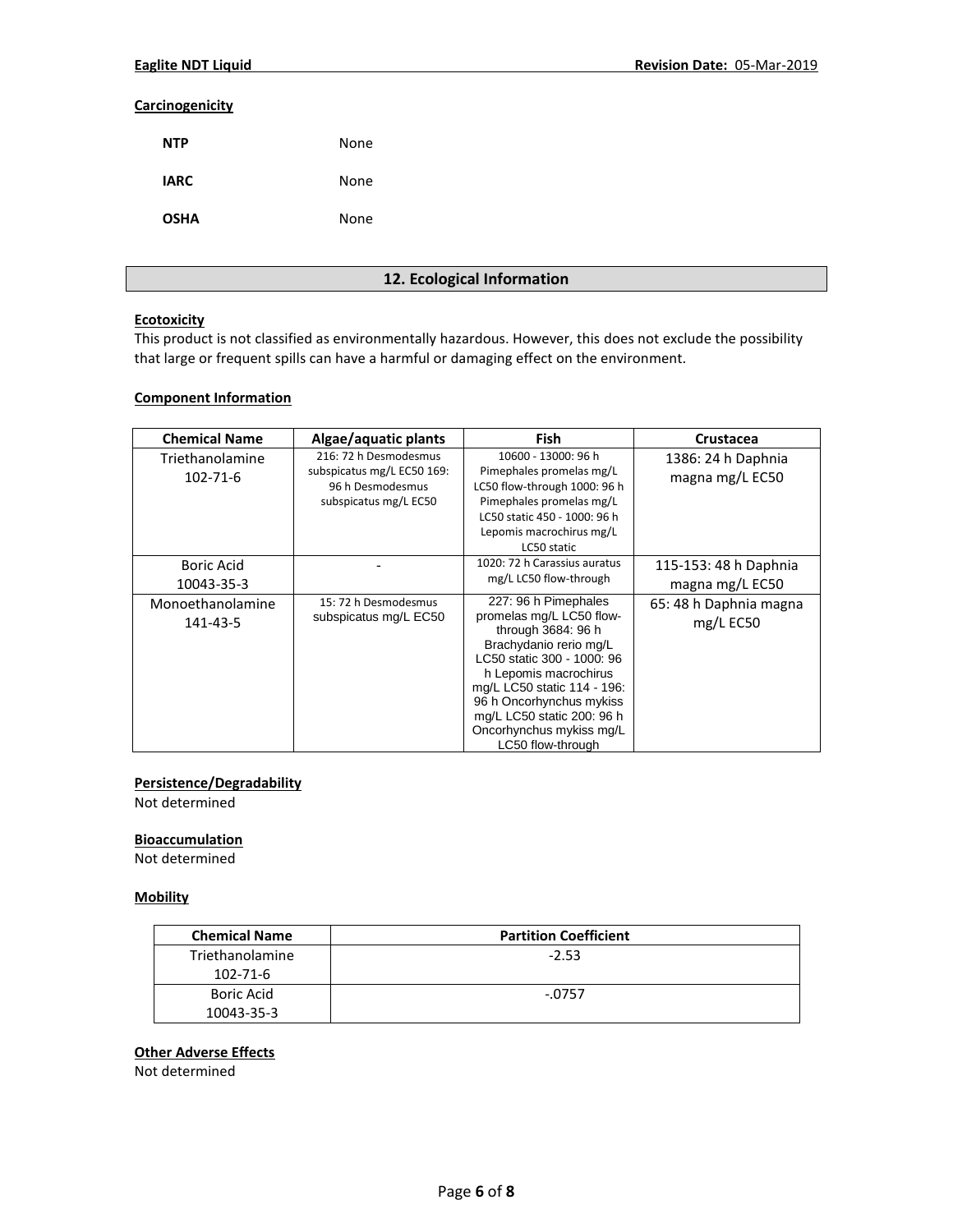# **13. Disposal Considerations**

# **Waste Disposal Methods**

Dispose of in accordance with federal, state, and local regulations. Do NOT discard into any sewers, on the ground or into any body of water.

#### **Contaminated Packaging**

Do not re-use empty containers.Dispose of containers in accordance with federal, state, and local regulations.

### **California Hazardous Waste Status**

| <b>Chemical Name</b> | <b>California Hazardous Waste Status</b> |
|----------------------|------------------------------------------|
| Boric Acid           | тохіс                                    |
| 10043-35-3           |                                          |

# **14. Transport Information**

#### **Note**

See current shipping paper for most up-to-date shipping information, including exemptions and special circumstances.

| DOT         | Not regulated |
|-------------|---------------|
| IATA        | Not regulated |
| <b>OMDG</b> | Not regulated |

# **15: Regulatory Information**

#### **International Inventories**

Not determined.

### **U.S. Federal Regulations**

| <b>OSHA</b>     | MEA is considered a hazardous chemical by the OSHA Hazard<br><b>Communication Standard 29 CFR</b><br>1910.1200 (2012).<br><b>OSHA HazCom 2012 Hazards:</b><br>Flammable liquid, Cat. 4<br>Skin Corrosion, Cat. 1B<br>Acute toxicity, Cat. 4 (oral, dermal & inhalation)<br>Specific Target Organ Toxicity (single exposure |
|-----------------|----------------------------------------------------------------------------------------------------------------------------------------------------------------------------------------------------------------------------------------------------------------------------------------------------------------------------|
| <b>CERCLA</b>   | This material, as supplied, does not contain any substances regulated as<br>hazardous substances under the Comprehensive Environmental Response<br>Compensation and Liability Act (CERCLA) (40 CFR 302) or the Superfund<br>Amendments and Reauthorization Act (SARA) (40 CFR 355).                                        |
| <b>SARA 313</b> | Contains Diethanolamine, subject to Section 313 of SARA Title III and 40<br>CFR Part 372.                                                                                                                                                                                                                                  |